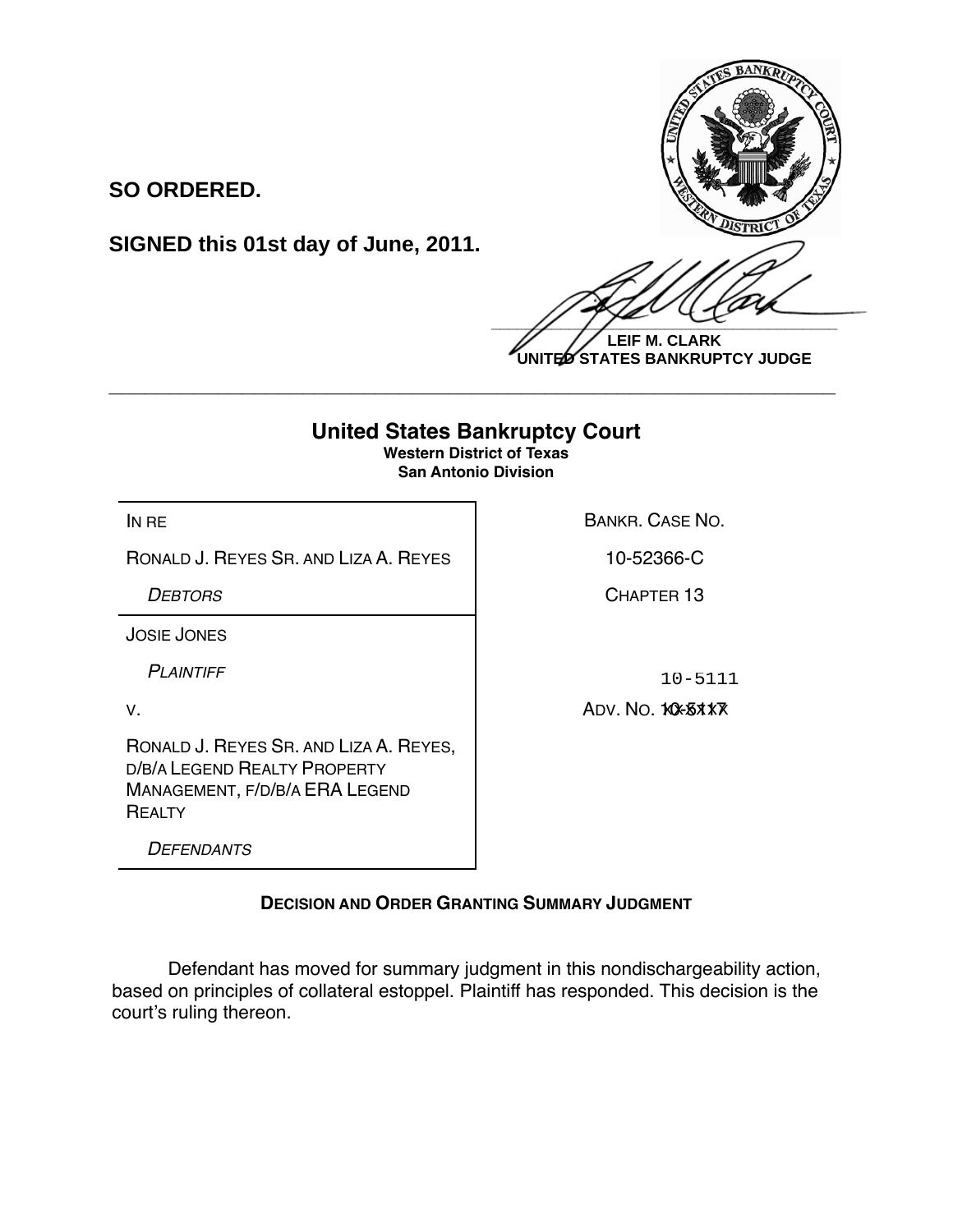## **Background**

The defendants were sued in state court on multiple theories, relating to a real estate transaction. The matter was submitted to a jury, which responded to questions presented by the court, in the form of a jury charge and questions. Judgment was rendered in favor of the plaintiff. The judgment awards damages in the amount of \$31,455.50, plus attorneys' fees of \$29,000, and a directive to return commissions totalling \$6.881.25. The defendants then filed for bankruptcy protection. The plaintiff filed this action to obtain a determination that the entire amount of the judgment be found to be nondischargeable under section 523 of title 11. The complaint seeks that determination under subsections (a)(2), (4), and (6).

The defendant says that, based on the jury's answers to the questions presented after trial, only a portion of the judgment is nondischargeable. The defendant seeks summary judgment that only \$15,365.00 is nondischargeable, and the balance should be ruled discharged.

The plaintiff sees the motion as a challenge to the recovery for attorneys' fees and maintains that, under multiple theories, those fees should also be found to be nondischargeable.

## **Analysis**

Section 523 is an exception to the general rule that claims, regardless of their validity under section 502 as claims against the estate, may be discharged as personal liabilities of the debtor under section 727(a). Discharge does not mean that the claim is no longer allowed against the estate. It only means that the claims are no longer enforceable as a personal liability against the debtor. Thus, even if the court rules some portion of the claims here to be nondischargeable, the entirety of the claims of the plaintiff are still valid claims *against the estate* in this bankruptcy case.

Thus, we focus only on whether the claims as found by the jury and as rendered in the judgment are nondischargeable *against the debtor*. The court concludes that, based on the summary judgment evidence submitted, consisting of the jury charge and the judgment, the plaintiff is collaterally estopped from relitigating the characterization of the claims that make up the judgment against the debtors.

The jury found liability on a breach of contract claim. However, that claim does not fall within any exception to dischargeability. Accordingly, any damages attributable to breach of contract are discharged. In the jury charge, the jury awarded damages for breach of contract in the amount of \$16,090.50. That claim amount is discharged.

The jury found that the debtors breached their fiduciary duty to the plaintiff. The defendants here concede that that finding satisfies the requirements of § 523(a)(4). The jury found damages for that breach totalling \$8,740. That claim amount is not discharged.